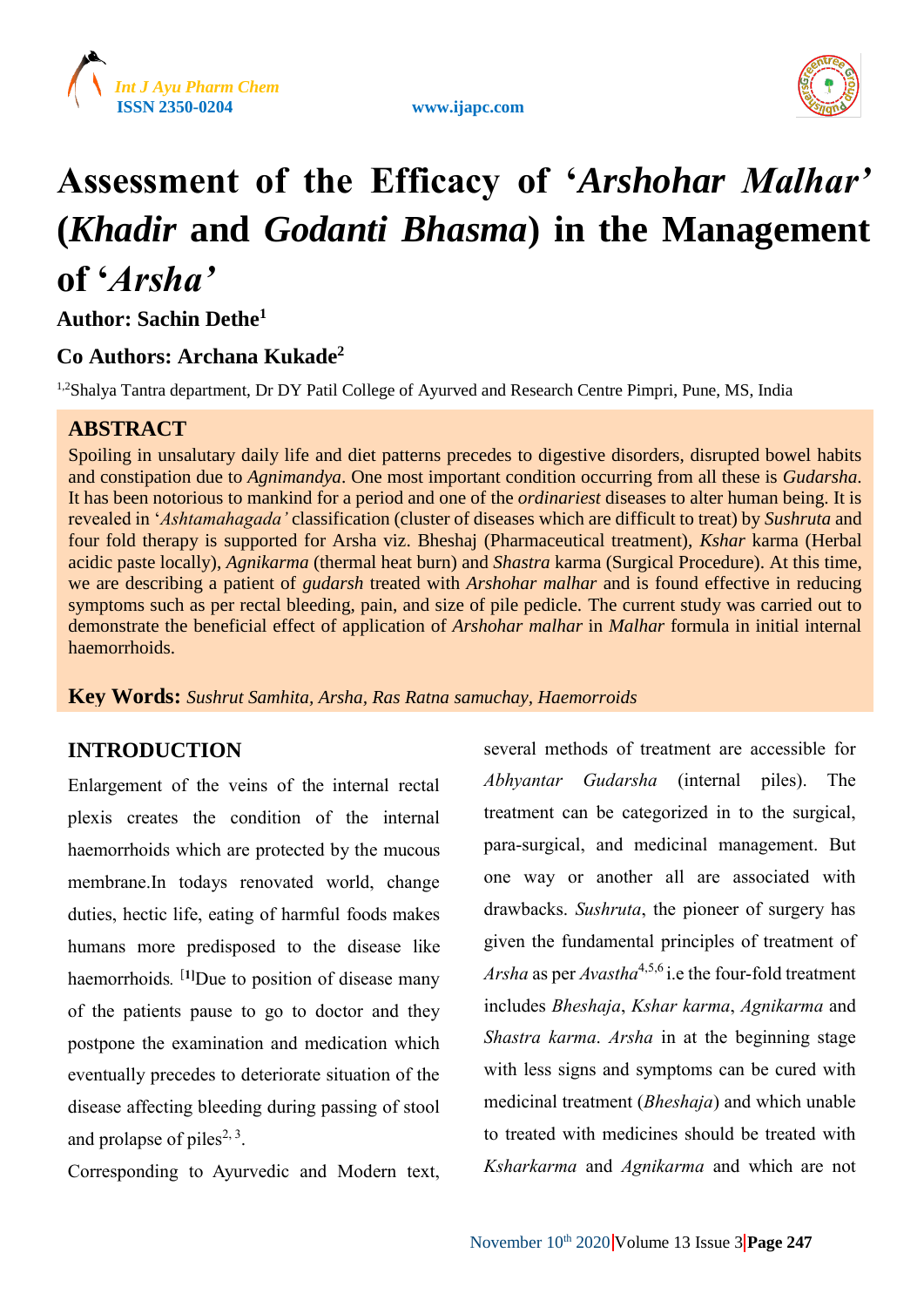# *Int J Ayu Pharm Chem*

#### **ISSN 2350-0204 www.ijapc.com**



treated with all beyond treatment should be treated with *Shastrakarma*. The administration of *Abhyantar Gudarsha* (internal piles) is cited in all Ayurvedic traditional manuscripts however in *Sushrut Samhita*, *Acharya Sushrut* has labeled *Arsha* in detail7,8 **.** The *Dhatuvaigunya* (organic pathology due to local deformity) of anal structures needs local treatment. As well as the management of *Abyantar Arsha* is termed in Ayurveda classical text which is *Ras Ratna samucchay* in details.

*Arshohar malhar* ointment it is the treatment of option and is more effective locally in initial stage of disease.

Theory of application of *khadir*, *Godanti bhasma* by patient himself not including doctor involvement was assumed and for this intent ointment of *Khadir* and *Godanti bhasma* has been planned for this research the invention was named as *Arshohar malhar*.

Further the research was brought out to demonstrate the therapeutic effect of local treatment of *Arshohar Malhar*in first- and seconddegree hemorrhoids.

## **CASE REPORT**

36 year old male patient having complaint of per rectal bleeding, pain at anal region and feeling of mass at anal region, there is no history of diabetes, hypertension, IHD, colitis, IBD. The family history was not suggestive of anything specific.

On inspection: No fistula or fissure in ano or pilonidal sinus or any discharge.

Per rectal examination:

Digital examination: Shinctor tone normal feeling.

With proctoscope: Pile mass 3 o'clock second degree internal hemorrhoid seen.

Color -reddish

Routine haemogram, urine(R), B.T.- C.T, BSL (Fasting, PP) were within normal limits.

# **MATERIALS & METHODS**

**Reference of drug:** *In Rasatantra Sara* & *Siddha yog Sangraha, Arshohar malhar* is advocated for piles, which works as *vedanahar* & *Rakta Stambhak* in research. *Ras ratna samucchay 3/70.* **Drug profile –** *Arshohar (Godanti bhasma+ khadir) Malhar*

**Drug contents:** *Gaughrut* 80 gram, *Godanti bhasma* 20 gram, *Shwet khadir* 20 gram. *Arshohar Malhar* 30 gram for local application daily

**Treatment details:** Daily application of *malhar* was with the help of finger local application of *Arshohar Malhar* after defecation at morning and before sleeping at night.

#### **Duration of study:** 14 days

Follow up: daily application of *Arshohar malhar* for 14 days and change in anal mucosa for pile mass was observed. Then follow up was taken on first  $7<sup>th</sup>$  and  $14<sup>th</sup>$  day and when needed

**Ethical Clearance–** Ethical clearance was taken from IEC Dr. D. Y. Patil Ayurvedic Hospital. IEC reference number AY/PG/313/2017-18/IEC.

#### **Assessment criteria**:

- 1. Per rectal bleeding
- 2. Pain
- 3. Degree of pile mass

#### **Per rectal bleeding grade:**

- 1 No bleeding
- 2 0 to 10 drops occasionally

November 10<sup>th</sup> 2020 Volume 13 Issue 3 **Page 248**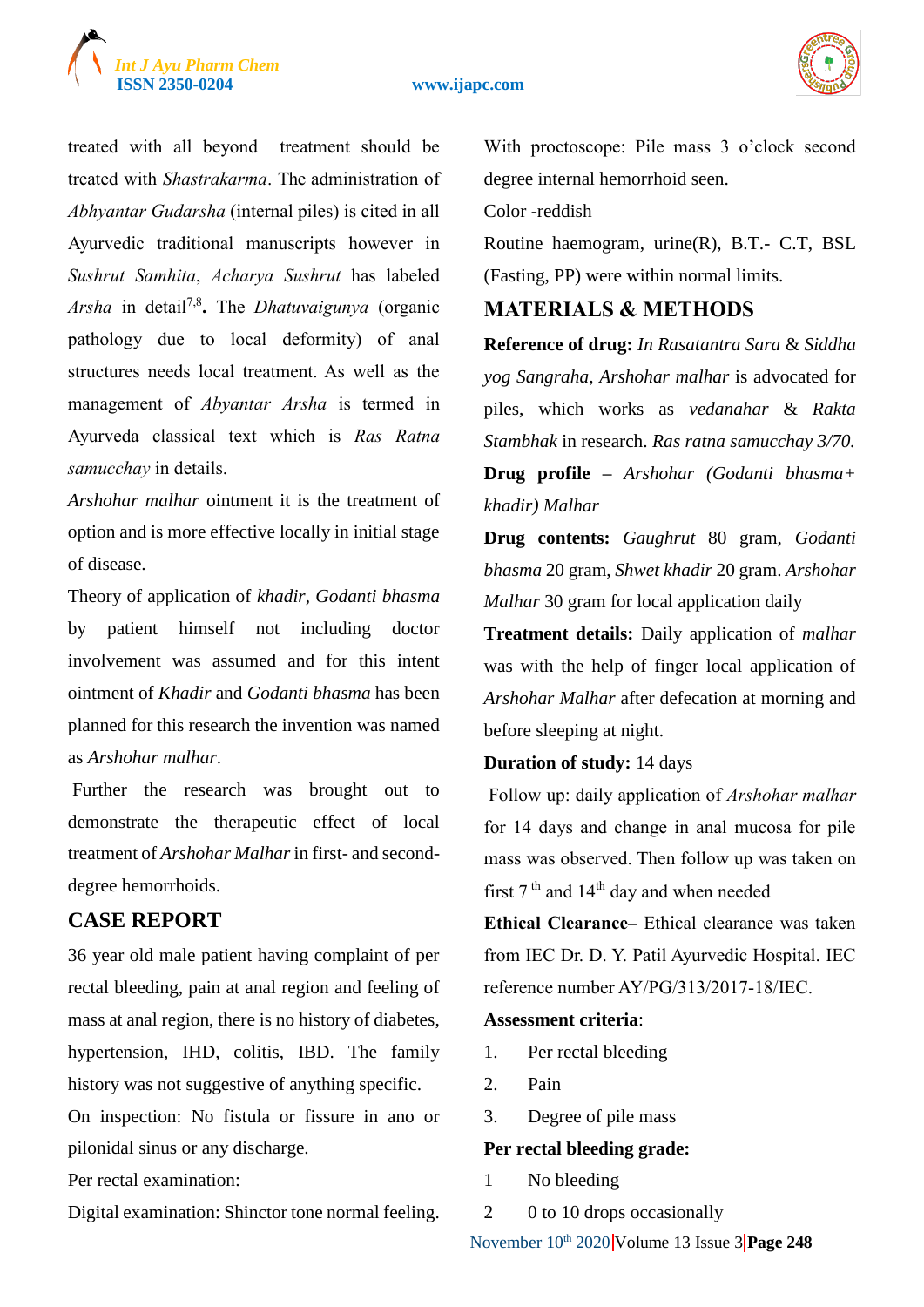

#### **ISSN 2350-0204 www.ijapc.com**



3 11 to 20 drops

4 Profuse bleeding

#### **Pain: Rating (VAS score)**

0 No pain

1-3 Mild pain which is last for 1 hour after defecation.

4-6 Moderate pain which is last for 1-3 hours.

7-10 Severe pain more than 3 hours.

#### **Degree of pile mass:**

- 1 Complete disappearance
- 2 First degree piles
- 3 Second degree piles

#### **Effect of treatment:**

**Effect of treatment on PR bleeding:** *Khadir* and *Godanti* contain *tikta, kashay rasa* due to which it acts as an antihemorrhagic drug. which stop the bleeding in  $1<sup>st</sup> 8$  days.

**Effect of treatment on pain:** Pain is gradually decrease due to *tridoshgnata* of *shatdhaut ghrut* and which create lubrication and avoid friction of pile mass and hard stool. Acts as local anesthetic drug.

**Effect of treatment on size of Pile mass:** Combination of *khadir* and *godanti* reduce swelling at blood vessels in 14 days due to *Kapha*-*Pittagna* property. Which acts as a *Kledaghna*.

## **DISCUSSION**

The clinical features of *Arsh* was improved at the end of first week and the *Arsh* was heal almost completely at the end of second week living only 1st degree pile mass.

# **CONCLUSION**

On the basis of this case study, it can be concluded that *Arshohar malhar* is found to be effective in the management of *abhantyar gudarsh* w.s.r. to 1 st and 2nd degree haemorrhoids.*Arshohar malhar* possesses the high efficacy in bleeding piles , painful  $,1<sup>st</sup>$  and  $2<sup>nd</sup>$  degree piles without producing any adverse effects and relief in sign and symptoms of *Abhyantar Gudarsh*.Thus it can be used as an alternative approach for management of *Arsh*.